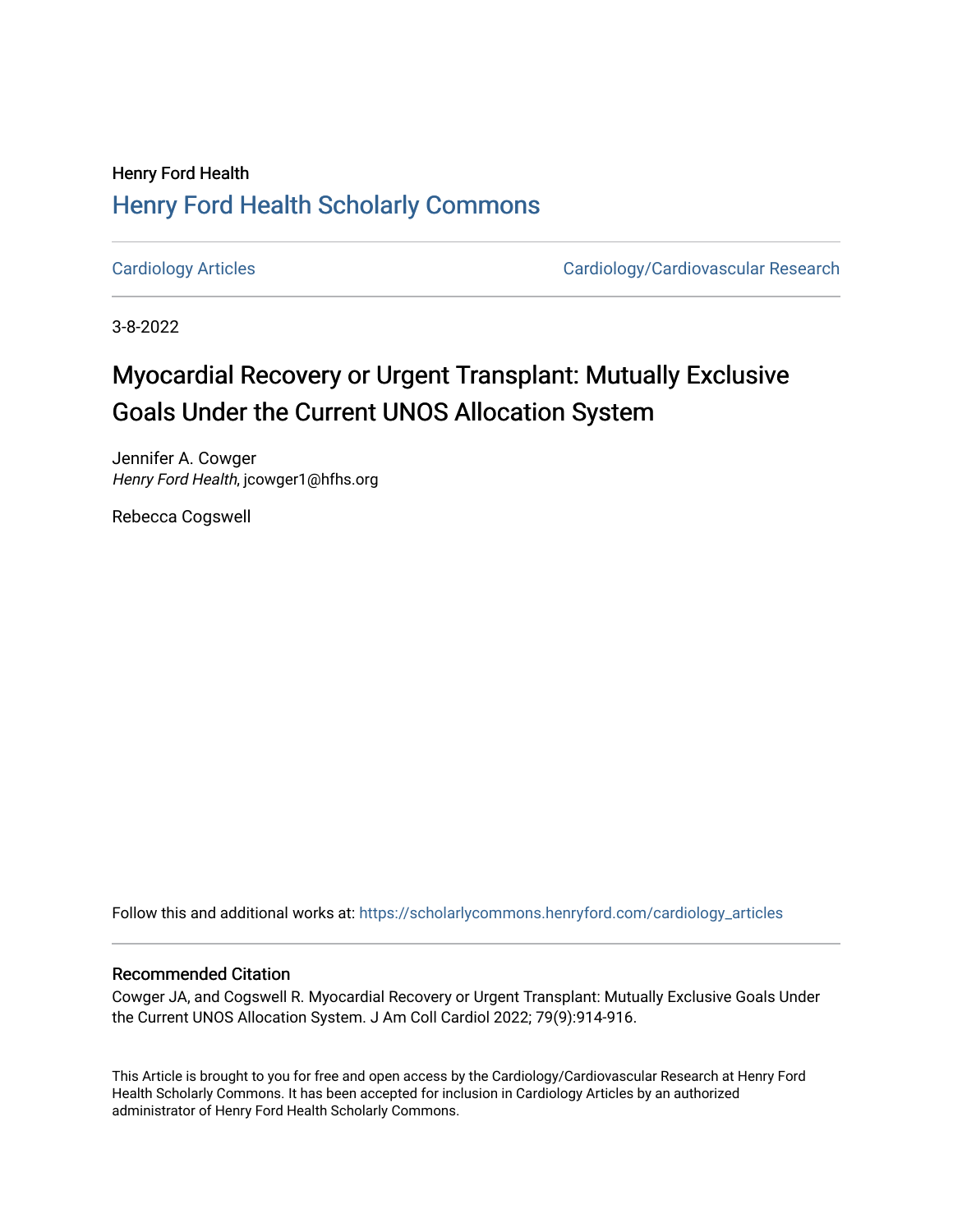### EDITORIAL COMMENT

## Myocardial Recovery or Urgent Transplant Mutually Exclusive Goals Under the

#### Jennifer A. Cowger, MD, MS,<sup>[a](#page-1-1)</sup> Re[b](#page-1-1)ecca Cogswell, MD, MS<sup>b</sup>

Current UNOS Allocation System[\\*](#page-1-0)

I thas been 3 years since the introduction of the<br>revised United Network Organ Sharing (UNOS)<br>heart allocation system. More than 50 papers<br>have been published examining wait times and t has been 3 years since the introduction of the revised United Network Organ Sharing (UNOS) heart allocation system. More than 50 papers changes in patient care patterns and outcomes in the old vs new UNOS systems. In the analysis by Top-kara et al<sup>[1](#page-3-0)</sup> in this issue of the Journal, the outcomes of patients on temporary mechanical circulatory support (tMCS) listed as UNOS statuses 1 to 2 (current allocation system) vs status 1A (old system) for heart transplant were compared. Similar to prior reports, $2-5$ patients listed status 1 to 2 in the new UNOS heart allocation system had greater use of tMCS, higher and quicker rates of transplantation, and lower waitlist mortality than patients listed as status 1A under the old system.<sup>[1](#page-3-0)</sup>

#### SEE PAGE 900

The novel results presented by Topkara et  $al<sup>1</sup>$  $al<sup>1</sup>$  $al<sup>1</sup>$ are that the frequencies of transplant delisting for myocardial recovery on tMCS are lower under the new allocation system. For waitlist candidates on extracorporeal membrane oxygenation (ECMO) or nondischargeable biventricular assist devices, delisting for myocardial recovery decreased from 7.9% under the old system to 1.5% in the new system. For status 2 patients on tMCS, recovery dropped from  $1.6\%$  $1.6\%$  to 0.2%.<sup>1</sup> Patients delisted for recovery were more likely to have a nonischemic diagnosis and lower pulmonary arterial pressures and were less likely to have implantable cardiac defibrillators, consistent with the characteristics of patients with acute (recoverable) heart failure as well as patients who have demonstrated recovery on durable left ventricular assist device (LVAD) support. The authors should be commended for their contributions, because their findings highlight the important need for providers to identify patients with recovery potential and to critically consider the risks and benefits of immediate status 1-2 transplant listing.

There are a few points worth considering, however, when interpreting the results. First, the intents of the UNOS allocation systems, in general, are to "increase the number of organs recovered and the number of transplants performed, and to ensure patients across the nation have equitable access to transplant."<sup>[6](#page-3-2)</sup> Recovery is not an aim of UNOS transplant listing, and the new system should not be viewed as "hindering chances of myocardial recovery in select candidates." Rather, under the new policy's aim to expedite transplant for the sickest patients, a reduction in the frequency of delisting because of myocardial recovery in patients assigned to UNOS statuses 1-2 was completely foreseeable, appropriate, and in line with the new policy's intent.

Second, although the hazard ratios demonstrate reduced recovery for patients on tMCS under the new vs old allocation systems, the absolute number of patients delisted for transplant during the course of the entire analysis averaged only 9 candidates per year (80 recoveries within 2,925 patients studied over 10 years). In addition, myocardial recovery as defined

Downloaded for Anonymous User (n/a) at Henry Ford Hospital / Henry Ford Health System (CS North America) from ClinicalKey.com by<br>Elsevier on April 19, 2022. For personal use only. No other uses without permission. Copyrigh

<span id="page-1-0"></span><sup>\*</sup>Editorials published in the Journal of the American College of Cardiology reflect the views of the authors and do not necessarily represent the views of JACC or the American College of Cardiology.

<span id="page-1-1"></span>From the <sup>a</sup>Henry Ford Hospital, Detroit, Michigan, USA; and the <sup>b</sup>University of Minnesota, Minneapolis, Minnesota, USA.

The authors attest they are in compliance with human studies committees and animal welfare regulations of the authors' institutions and Food and Drug Administration guidelines, including patient consent where appropriate. For more information, visit the [Author Center.](https://www.jacc.org/author-center)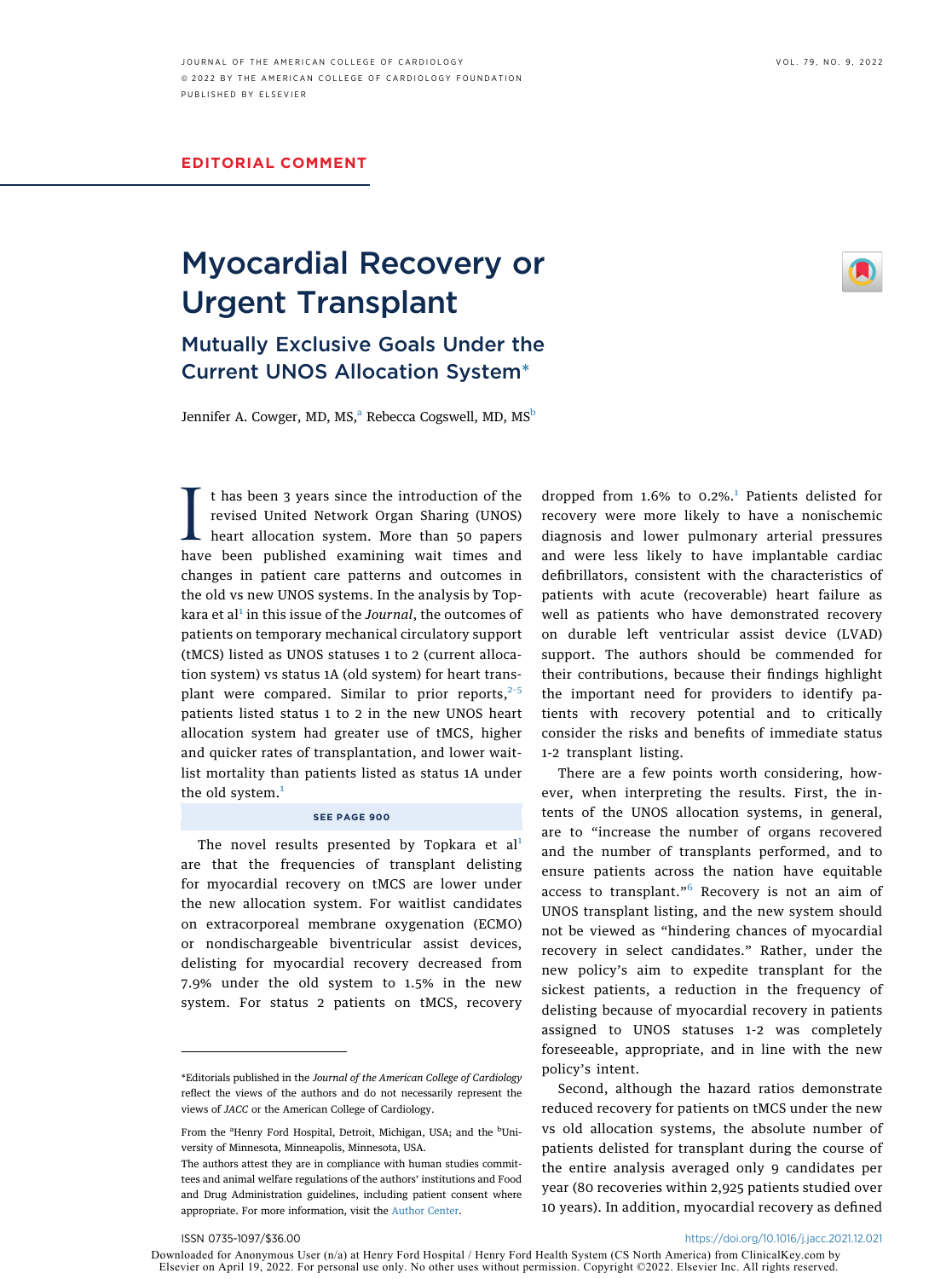by Topkara et al<sup>[1](#page-3-0)</sup> occurred when candidates were delisted for "condition improved, transplant not needed." Delisting does not mean that heart function normalized, nor does it mean that patients had favorable outcomes after removal from the waitlist. Outcomes in these delisted patients are presently unknowable, because they are not tracked by UNOS.

Third, the variability in the types of patients listed in each era may affect the validity of the comparisons made. Listing patients with recovery potential under the old allocation system was likely conducted with a different set of patient considerations and expectations—expectations that were also heavily influenced by the different listing requirements and very different considerations for durable LVAD implant and anticipated time on the waitlist. For example, under the previous allocation system, status 1A wait times for patients on extracorporeal membrane oxygenation were much longer than in the present era (31 days for status 1A vs 5 days for status 1). Differences were also noted in the frequency of myocarditis diagnoses (3.1% of status 1 vs 7.2% of status [1](#page-3-0)A) in the urgent statuses.<sup>1</sup> Although it is possible that fewer patients had myocarditis in the new allocation era, it is more likely that practitioner expectations have evolved in response to the new system, and rather than abandoning recovery attempts, patients with recovery potential in the present UNOS era were either not listed or were listed at lower urgency statuses to avoid rapid transplant. Additionally, it is important to acknowledge that status 1A tMCS patient selection and management assumptions within the subpopulation of patients with recovery potential may not be transferable to today's status 2 patients. Although cardiogenic shock implies patient instability, the literature clearly demonstrates marked variability in shock phenotypes that goes beyond baseline characteristics and snapshot hemodynamics, the findings of which were the impetus behind the SCAI (Society for Cardiovascular Angiography & Interventions) shock categorizations.[7](#page-3-3) Thus, it is possible that status 2 patients in the new UNOS era are of a sicker phenotype than tMCS 1A era patients. These potential differences in patient phenotypes and management strategies may make inferences on practitioner attempts at myocardial recovery through a comparison of recovery frequencies between UNOS eras potentially invalid.

Finally, the authors state that "shorter waitlist times may preclude the use and escalation of neurohormonal inhibitors and limit serial assessment of native cardiac function with imaging." We would argue that patients in cardiogenic shock with reliance on tMCS for organ perfusion will have little room for rapid titration of guideline-directed therapies. Hemodynamic stabilization to allow for medication titration for recovery takes time.

Despite the minor study limitations discussed, we believe that the data by Topkara et  $al<sup>1</sup>$  $al<sup>1</sup>$  $al<sup>1</sup>$  should force practitioners to pause when it comes to listing acute heart failure patients for status 1 to 2 transplant. As the decision to transplant is a point of no return, we agree that patients with acute heart failure with characteristics supportive of recovery may be better served by durable LVADs to allow time for clinical evolution of the patient's acute cardiomyopathy trajectory. Unfortunately, there are high costs to this strategy if recovery does not occur, because the pathway to transplant from durable LVAD is more difficult now under the current allocation system.

### GAPS IN THE FIELD

This analysis highlights several current knowledge gaps.

- The field lacks a high level of evidence for using tMCS over inotropic support in patients listed for heart transplant who have early-stage shock.
- The rarity of recovery within this UNOS analysis, $<sup>1</sup>$  $<sup>1</sup>$  $<sup>1</sup>$ </sup> other cohort analyses, and for patients on durable LVAD support leaves the field without an ability to accurately identify patients with acute heart failure and cardiogenic shock who will achieve sustained myocardial recovery.
- Finally, research within the field is hindered by a lack of linkage between the Intermacs, UNOS, and outside data sources (such as Medicare or insurance databases), preventing comparisons of management strategies (MCS, transplant, recovery) applied to similar heart failure populations. The field needs to abolish data silos and engage in collaborative research efforts across therapeutic offerings.

Filling these knowledge gaps will add muchneeded evidence to team decision making as it relates specifically to myocardial recovery and (simultaneously) the overall application of advanced heart failure interventions that offer the best long-term outcomes for a given patient phenotype.

## FUNDING SUPPORT AND AUTHOR DISCLOSURES

Dr Cowger has served as a consultant/on the Advisory Board for Abbott Labs, BioVentrix, and Procyrion; is on the Steering Committee for Procyrion, Endotronix, and Abbott; and has served as a speaker for